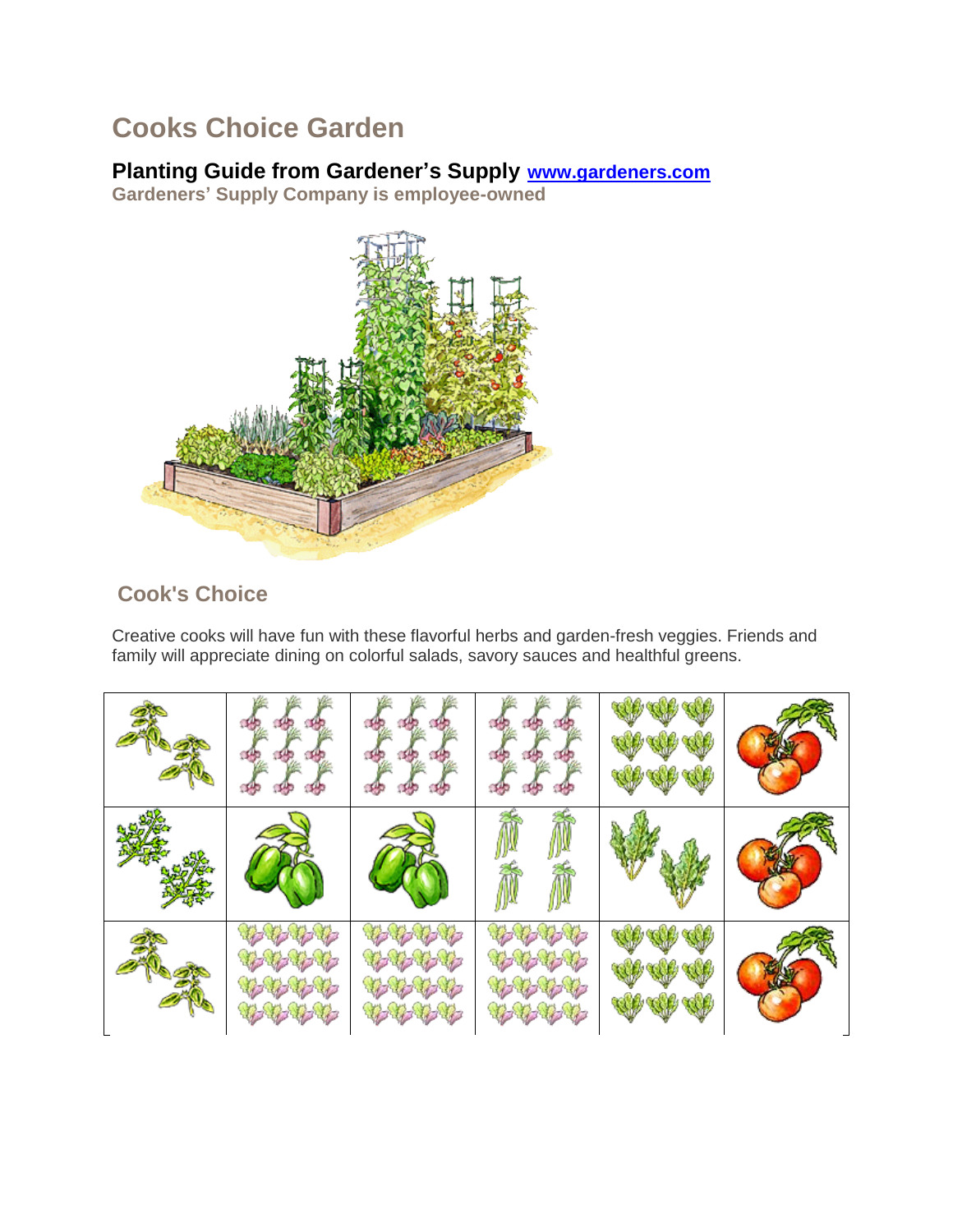NOTE: This garden follows the square foot garden design which was engineered by Mel Bartholomew in the early 1980's.

Among other planting traditions broken, this garden format breaks the rule of planting vegetables in rows with space for walking in between the rows. With these raised bed gardens, you never walk on the soil. We know now that is not good for the soil and the tiny creatures that live in the soil and keep it healthy. Walking on the soil compacts the earth and destroys breathing spaces. Also, it has been found that it is best to mix up plants within the garden because this confuses insects who like to feed on one type of vegetable. Large beds of mono-crops decrease crop security. This method also takes advantage of companion planting another somewhat new technique for gardening.

## **Planting Guide:**

### **tomatoes**

- Plant seeds 1/4" deep indoors, six to eight weeks before last frost
- Transplant into garden one to two weeks after last frost or when soil reaches 65 degrees F.
	- Spacing: one plant per sq. ft. Grow early season crops nearby to allow more room later.
	- Days to harvest: 55 to 100 days from transplanting, depending on variety. Not frost-hardy

 Hint: Remove lower leaves before planting and bury extra stem. **[Learn more about tomatoes in our Vegetable Encyclopedia](http://www.gardeners.com/on/demandware.store/Sites-Gardeners-Site/default/Page-Encyclopedia?asset=7184)**



#### **peppers**

- Start seeds indoors 1/4" deep 10 to 12 weeks before last frost.
- Transplant into garden three weeks after last frost or when soil reaches 70 degrees F.
- Fruits are edible from early green to full-color maturity.
- Spacing: one plant per sq. ft.
- Days to harvest: 50 to 65 days green, 80 to 85 days to full color. Not frost-hardy.
- Hint: Do not fertilize peppers. Water sparingly.

**[Learn more about peppers in our Vegetable Encyclopedia](http://www.gardeners.com/on/demandware.store/Sites-Gardeners-Site/default/Page-Encyclopedia?asset=7177)**

### **onions**

- Start seeds 1/4″ deep indoors 12 weeks before last frost
- Transplant plants into garden a month before last frost. If planting sets, plant them 1″ deep.
- Spacing: nine plants per sq. ft., or plant more densely and then thin and eat small onions
	- Days to harvest: 100 to 120 days. Frost-hardy.
	- Hint: Onions will not tolerate weeds and require consistent moisture.



#### **beans**

- Sow seeds 1" deep directly in garden after all danger of frost.
- Spacing: four plants per sq. ft. for bush beans, six to eight plants per sq. ft. for pole beans
- Plant second crop of bush beans (if needed) two weeks after first planting
- Days to harvest: 50-80 days from seed, depending on variety. Not frost-hardy.
- Hint: Add legume inoculants when planting to increase vigor and yield. Learn



#### **basil**

- Plant seeds 1/4" deep indoors six weeks before last frost; outdoors two weeks after last frost.
- Transplant seedlings two to three weeks after last frost or when soil reaches 70 degrees F.
- Replant if you have space and want more.
- Spacing: two plants per sq. ft.
- Days to harvest: 40-55 days from transplant. Harvest leaves as desired. Not frost-hardy.